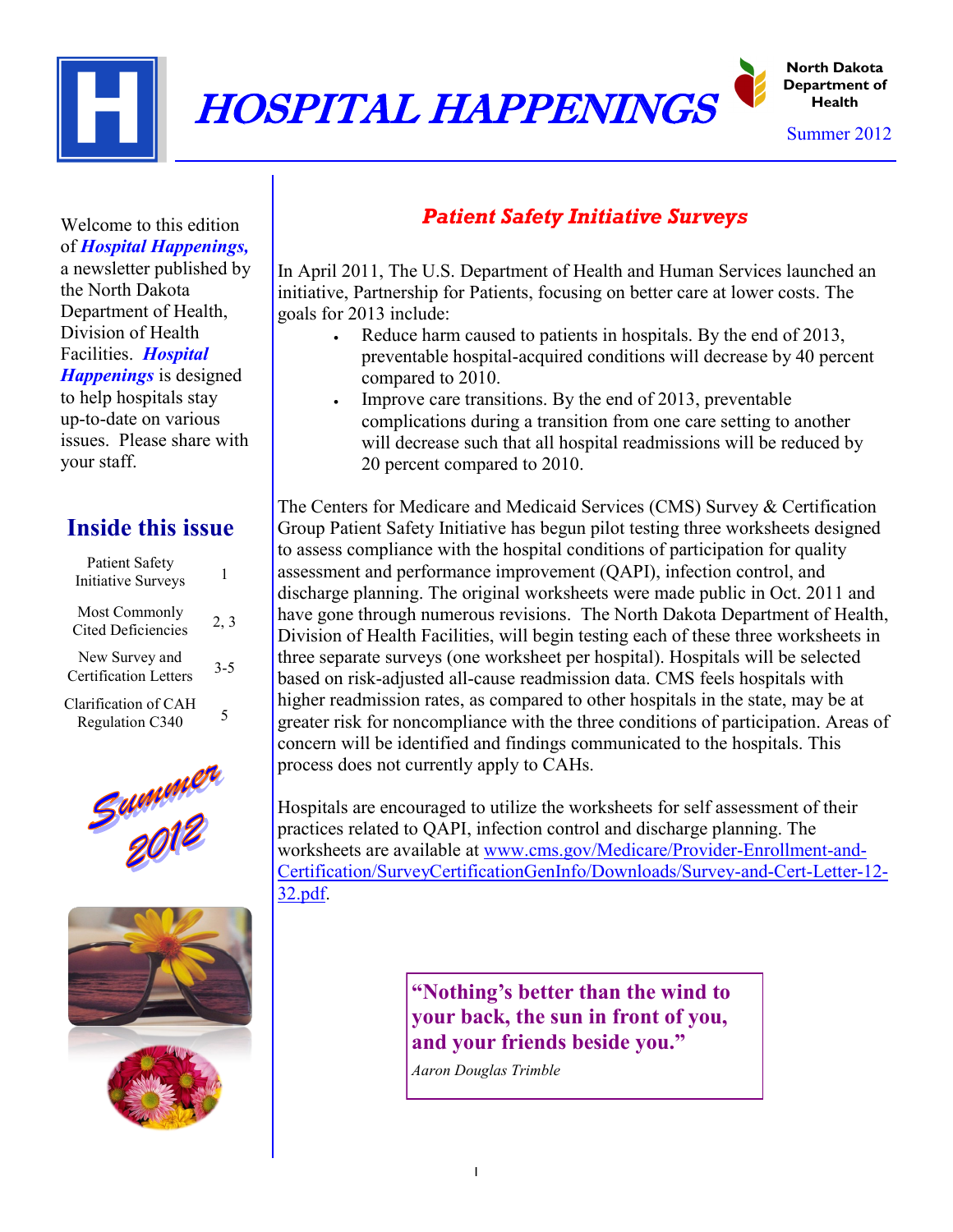

#### *MOST COMMONLY CITED DEFICIENCIES*

Following is a breakdown of the most common deficiencies cited in the North Dakota Hospital program from Oct. 1, 2010, through Sept. 30, 2011.

#### **FEDERAL HEALTH DEFICIENCIES CRITICAL ACCESS HOSPITALS (CAH)**

#### **C0241— GOVERNING BODY OR RESPONSIBLE INDIVIDUAL**

The CAH's governing body is responsible for determining, implementing and monitoring policies governing the CAH's total operation and for ensuring those policies are administered so as to provide quality care in a safe environment. The governing body must ensure medical staff appointments/reappointments occur consistent with the approved bylaws and that medical staff adhere to and follow the bylaws approved by the governing board.

#### **C0295—NURSING SERVICES**

A registered nurse must provide, or assign to other personnel, the nursing care of each patient in accordance with the patient's needs and ensure those needs are met by ongoing assessments, and also ensure there is sufficient personnel to respond to the appropriate medical needs and care of the patients being served. The CAH must ensure all nursing personnel assigned to provide nursing care have the appropriate education, experience, licensure, competency and specialized qualifications.

#### **C0337—QUALITY ASSURANCE**

The CAH's Quality Assurance program requires all patient care services and other services affecting patient health and safety are evaluated.

#### **C0278—PATIENT CARE POLICIES— INFECTION CONTROL PROGRAM**

The CAH must have an active surveillance program that includes specific measures for preventing, identifying, reporting, investigating and controlling infections and communicable diseases of patients and personnel within the CAH.

#### **C0340—QUALITY ASSURANCE**

The CAH must evaluate the quality and appropriateness of the diagnosis and treatment of patients furnished by physicians.

#### **C0221—CONSTRUCTION**

The CAH is constructed, arranged and maintained to ensure access to and safety of patients, and provides adequate space for the provision of direct services.

#### **FEDERAL CAH LIFE SAFETY CODE DEFICIENCIES**

#### **K0130—MISCELLANEOUS**

Deficiencies include testing and maintenance of emergency lighting and transfer switches and proper location of alcohol-based hand-rub solutions.

#### **K0011—OCCUPANCY SEPARATION**

If the hospital has a common wall with a nonconforming building or other occupancy, the wall is a fire barrier having at least a 2-hour fire resistance rating.

#### **K0012—BUILDING CONSTRUCTION TYPE**

The building construction type and height meets the requirements of the Life Safety Code for fire rating and sprinkler protection.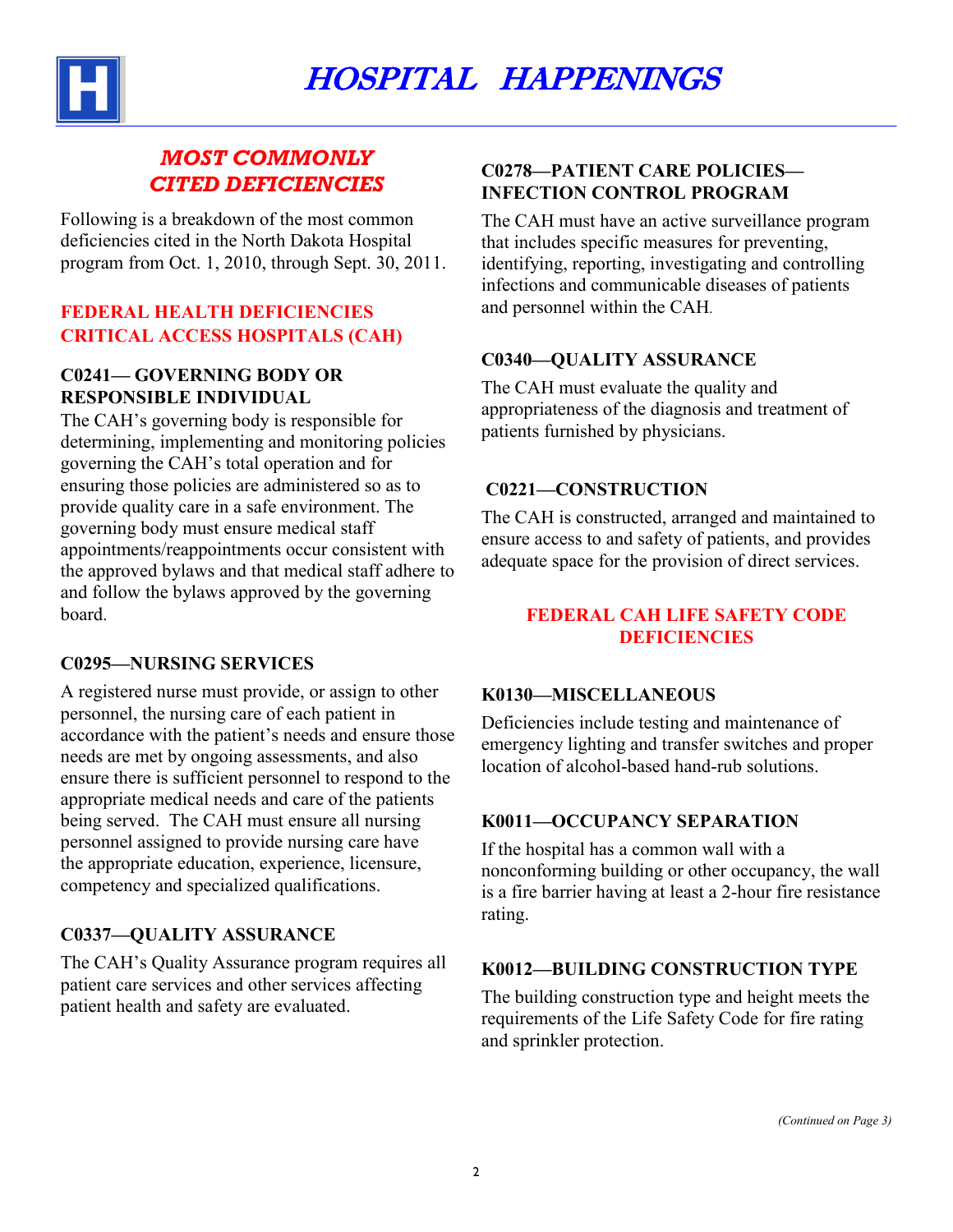

#### **K0038—EXIT ACCESS**

Exit access is arranged so that exits are readily accessible at all times.

#### **K0045—EXIT LIGHTING**

Illumination of means of egress, including exit discharge, is arranged so that failure of any single lighting fixture (bulb) will not leave the area in darkness. Exit discharge lighting must be supplied by multiple lighting fixtures, one fixture with multiple independent bulbs, or high intensity discharge (HID) lighting with quick strike.

Take a look at your facility to see if it is deficient in these areas. If so, take corrective action to fix the problem areas.

#### *NEW SURVEY AND CERTIFICATION LETTERS*

The Centers for Medicare and Medicaid Services (CMS) transmits memoranda, guidance, clarifications and instructions to state survey agencies and CMS regional offices through use of survey and certification (S&C) letters. Below is a list of the new S&C letters affecting hospitals since Feb. 2011. The S&C letters are available at: [www.cms.hhs.gov/](http://www.cms.hhs.gov/SurveyCertificationGenInfo/PMSR/list.asp#TopOfPage) [SurveyCertificationGenInfo/PMSR/](http://www.cms.hhs.gov/SurveyCertificationGenInfo/PMSR/list.asp#TopOfPage) [list.asp#TopOfPage.](http://www.cms.hhs.gov/SurveyCertificationGenInfo/PMSR/list.asp#TopOfPage)

**· S&C 11-24** New Initiative: Partnership for Patients: Better Care, Lower Costs. 4/22/11 CMS has announced the Partnership for Patients: Better Care, Lower Costs, a new public-private partnership that will help improve the quality, safety and affordability of health care for all Americans.

**· S&C 11-25** Clarification of § 482.61(b) (3): Requirements for a Screening Neurological Examination and the Estimation of Intellectual Functioning, Memory Functioning and Orientation for Psychiatric Hospitals. 4/29/11

Provides clarification for the complete neurological examination with guidance, and testing intellectual functioning, memory functioning and orientation with guidance.

**· S&C 11-26** Approval of Deeming Authority of the Joint Commission for Psychiatric Hospitals. 05/06/11 CMS has approved the Joint Commission as a national accreditation program for psychiatric hospitals seeking to participate in the Medicare or Medicaid programs.

**· S&C 11-28** State Operations Manual (SOM) Hospital Appendix A Update. 05/13/11 CMS is clarifying guidance related to training requirements for personnel administering blood transfusions and intravenous (IV) medications, and to the requirement for immediate reporting of drug administration errors, adverse drug events, and incompatibilities.

**· S&C 11-32** Telemedicine Services in Hospitals and Critical Access Hospitals (CAHs). 07/15/11 CMS published a final rule (76 FR 25550), effective July 5, 2011, governing the agreements under which a hospital or CAH may provide telemedicine services to its patients.

**· S&C 11-33** Clarification of Rural Eligibility Status for Hospital Swing Beds, CAHs and Rural Health Clinics (RHCs). 07/15/11 Guidance is provided on determining rural location for CAHs, hospital swing beds & RHCs for a facility seeking CAH designation.

**· S&C 11-36** Hospital Patients' Rights to Delegate Decisions to Representatives; New Hospital and CAH Patient Visitation Regulation. 09/07/11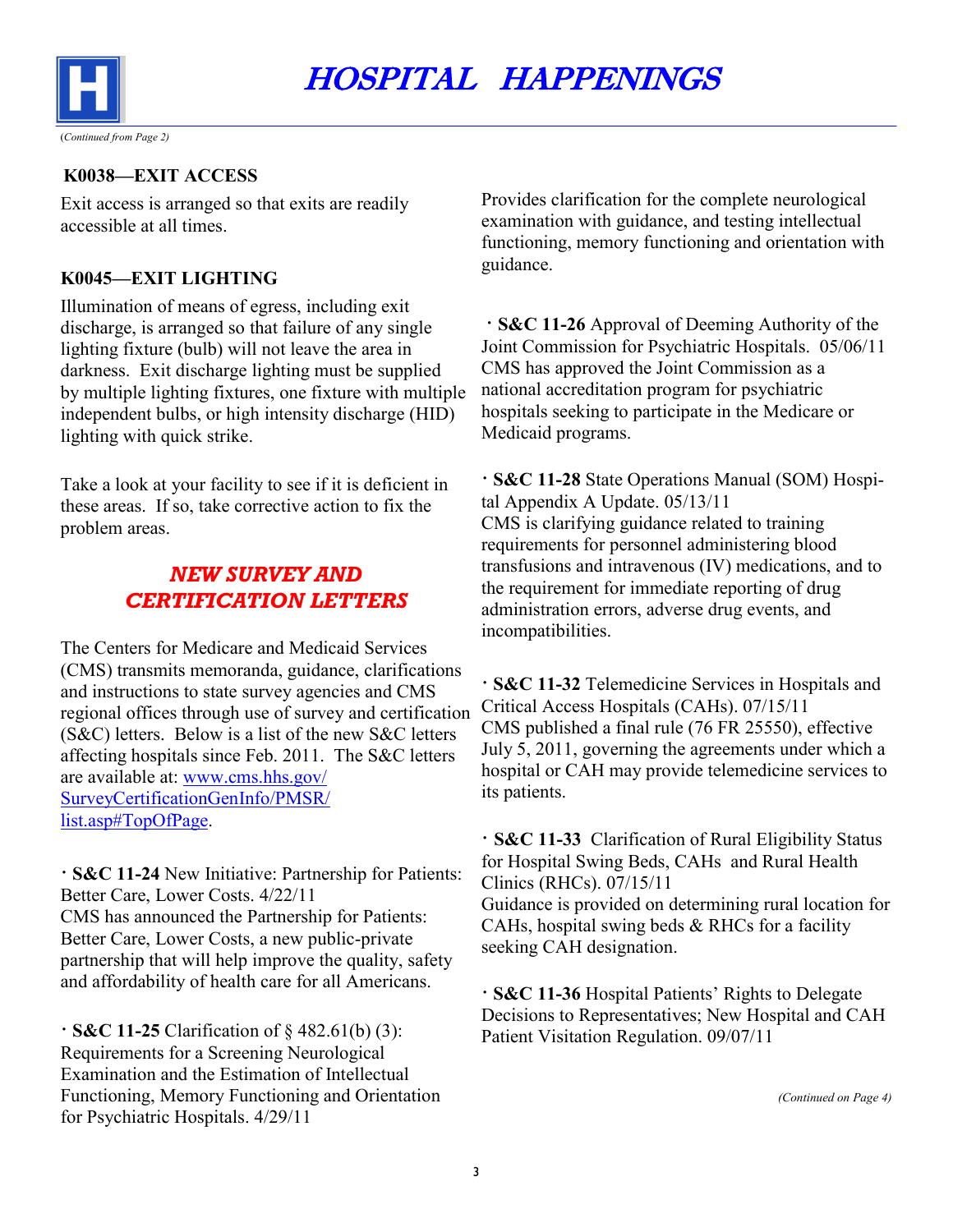

#### (11-36 cont'd)

Clarification of existing regulations and policy guidance concerning new regulations to ensure hospitals/CAHs respect the right of patients to have and designate visitors and guidance that clarifies existing regulatory requirements at 42 CFR 482.13, governing the right of a patient's representatives to make informed decisions concerning the patient's care, and 42 CFR 489.102(a), concerning advance directives, such as durable powers of attorney and health-care proxies.

**· S&C 12-01** Survey & Certification Focus on Patient Safety and Quality - Draft Surveyor Worksheets. 10/14/11

CMS is testing three new surveyor worksheets for assessing compliance with three hospital Conditions of Participation. Discharge Planning, Infection Control, and Quality Assessment and Performance Improvement.

**· S&C 12-05** Updated Guidance on Medication Administration, Hospital Appendix A of the State Operations Manual (SOM). 11/18/11 SOM Appendix A guidance concerning medication administration in hospitals is being updated to reflect current standards of practice related to timeliness of medications.

**· S&C 12-06** Instructions for Completing Exhibit 286, Hospital/CAH Database Worksheet. 12/02/11 Exhibit 286, the Hospital/CAH Database Worksheet, has been updated to add or refine some fields. Instructions for completing the worksheet have also been updated and have been added to the SOM.

**· S&C 12-07** Clarification of Hospital Equipment Maintenance Requirements. 12/02/11 Section  $482.41(c)(2)$  requires hospital facilities, supplies and equipment be maintained to ensure an acceptable level of safety and quality. CMS has updated the guidance in Appendix A of the State Operations Manual related to hospital facility and medical equipment maintenance.

**· S&C 12-10** Affordable Care Act and Implications for Certification of Physician-owned Hospitals (PoHs). 12/09/11

The Affordable Care Act prohibits the referral of Medicare beneficiaries by physician owners or investors to new PoHs or to existing PoHs that have expanded their facility capacity beyond their baseline. An exceptions process allows some PoHs, which meet specific criteria, to expand after the baseline date. The statutory prohibition applies to physician owner referral and hospital billing activity. It does not prohibit licensure by the states or Medicare certification by CMS of new or expanded PoHs.

**· S&C 12-17** Referring Practitioners Ordering Outpatient Services in Hospitals. 02/17/12 Outpatient services in hospitals may be ordered (and patients may be referred for hospital outpatient services) by a practitioner who is responsible for the care of the patient; licensed in, or holds a license recognized in the jurisdiction where he/she sees the patient; acting within his/her scope of practice under state law; and authorized by the medical staff to order the applicable outpatient services under a written hospital policy that is approved by the governing body.

**· S&C 12-18** Hospital Patient Privacy and Medical Record Confidentiality. 03/02/12 Guidance concerning the protection of patient privacy and medical record information is clarified. Guidance concerning permitted incidental uses and disclosures is clarified and includes reasonable safeguards that must be in place to ensure patient privacy.

#### **· S&C 12-21**

Instructions Concerning Waivers of Specific Requirements of the 2012 Edition of the National Fire Protection Association (NFPA) 101, the Life Safety Code (LSC), in Health-Care Facilities – Clarification Effective Immediately. 03/09/12 Updates CMS policy regarding capacity of the means

of egress, cooking facilities, heating, ventilating, and air conditioning, and furnishings, mattresses and decorations.